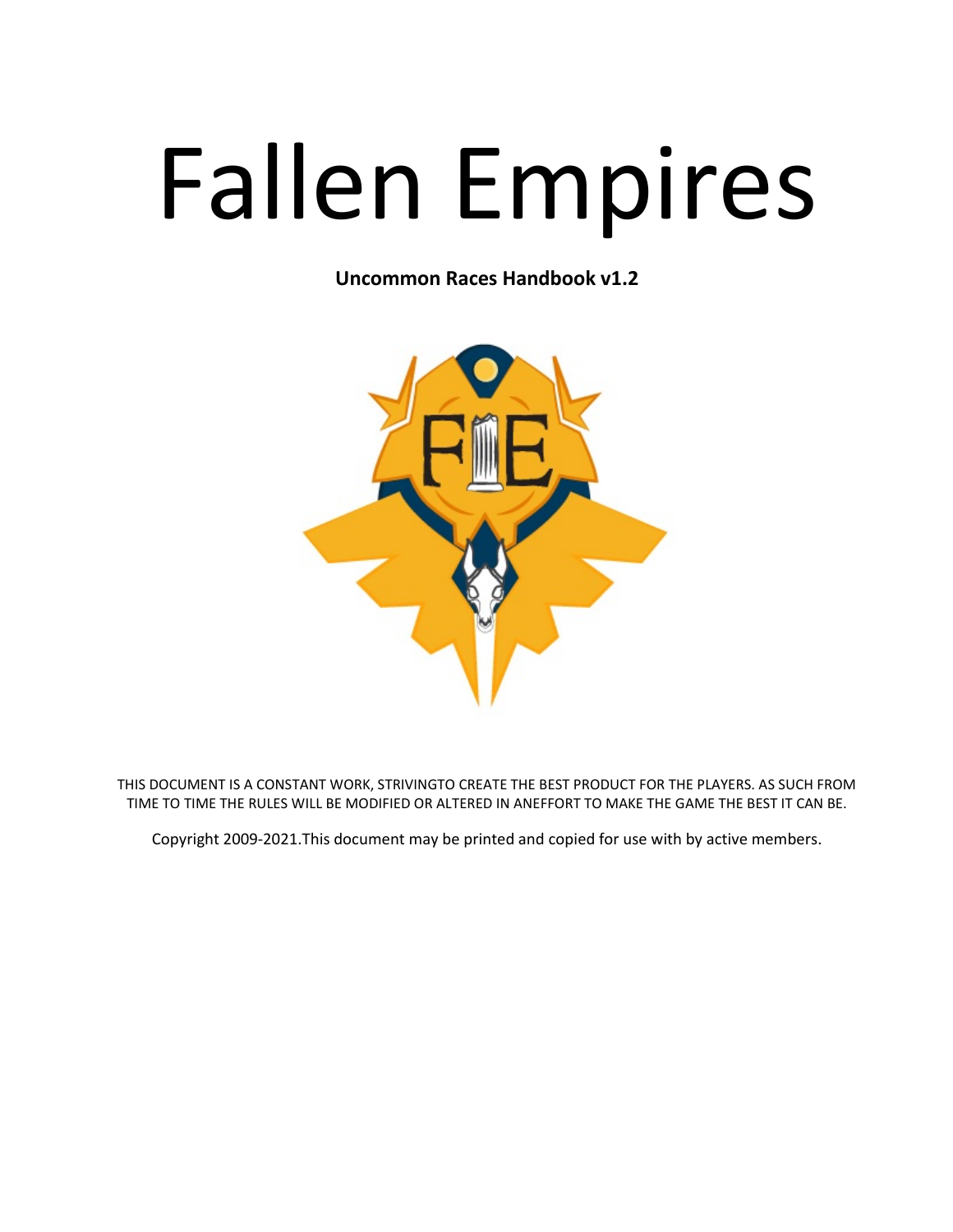## **Contents**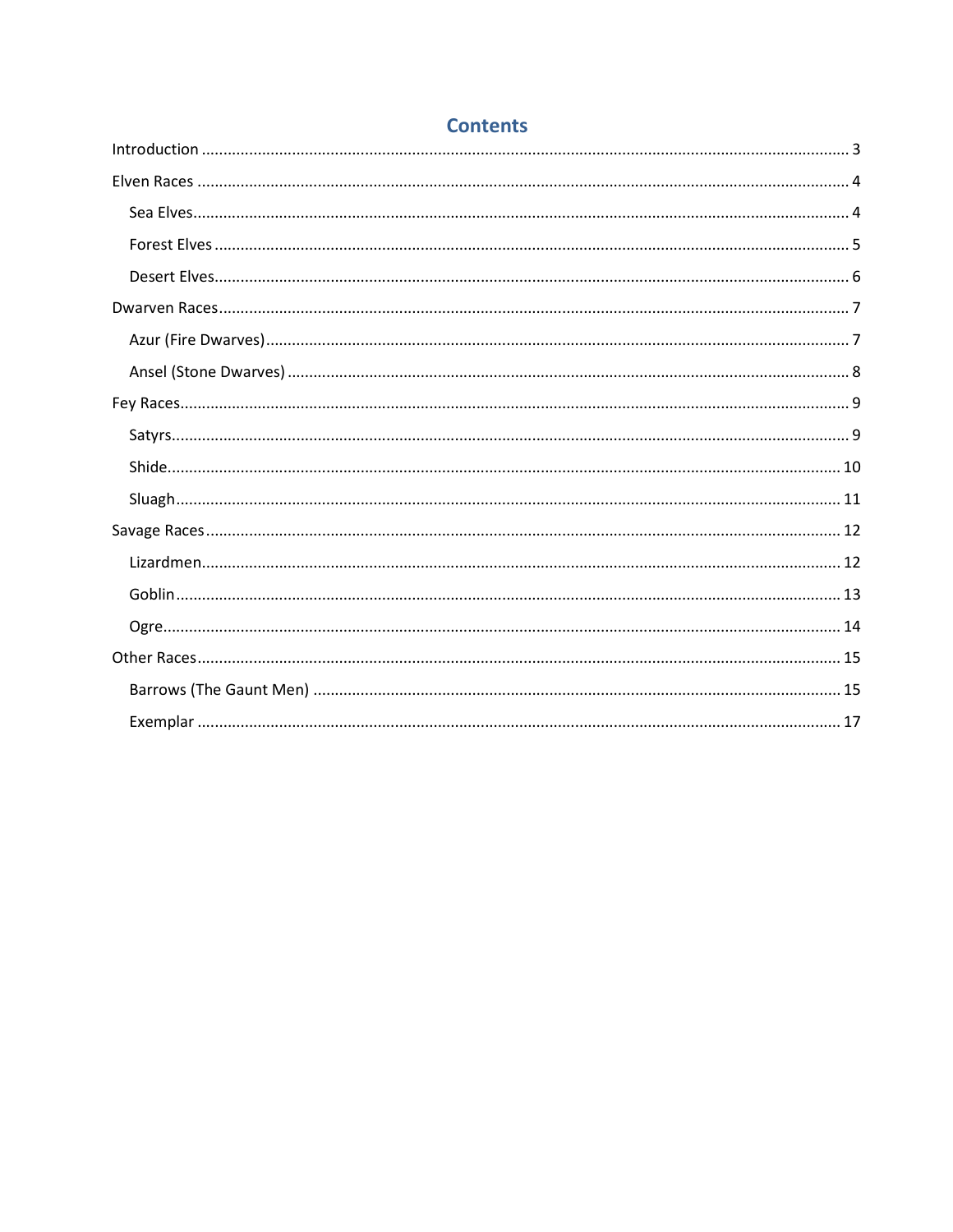# Introduction

 This additional book is a primer for uncommon races that players can portray in game. There are two ways in which a character can become an uncommon race. If it is a new character and the player has sufficient crowns as listed in the Core Rulebook then they can simply begin game as that race. The other more common option is for a character to Race Change through the course of the game. While it takes time in some ways changing race in game can be more fulfilling, as you will spend time role-playing with members of that race and learning about them, to earn their trust and be accepted as one of their own. This process can take time, normally 6 to 9 months, but

can be lessened if you are working with a PC that is already race.

 Like the races in the core book each uncommon race has their own unique background and role-play that must be adhered to through the course of the game. And from time to time plot that directly affects these uncommon races may cause your character to have to take actions accordingly.

 At this time there are only a handful of uncommon races as listed in this guide though more may be added at a later time.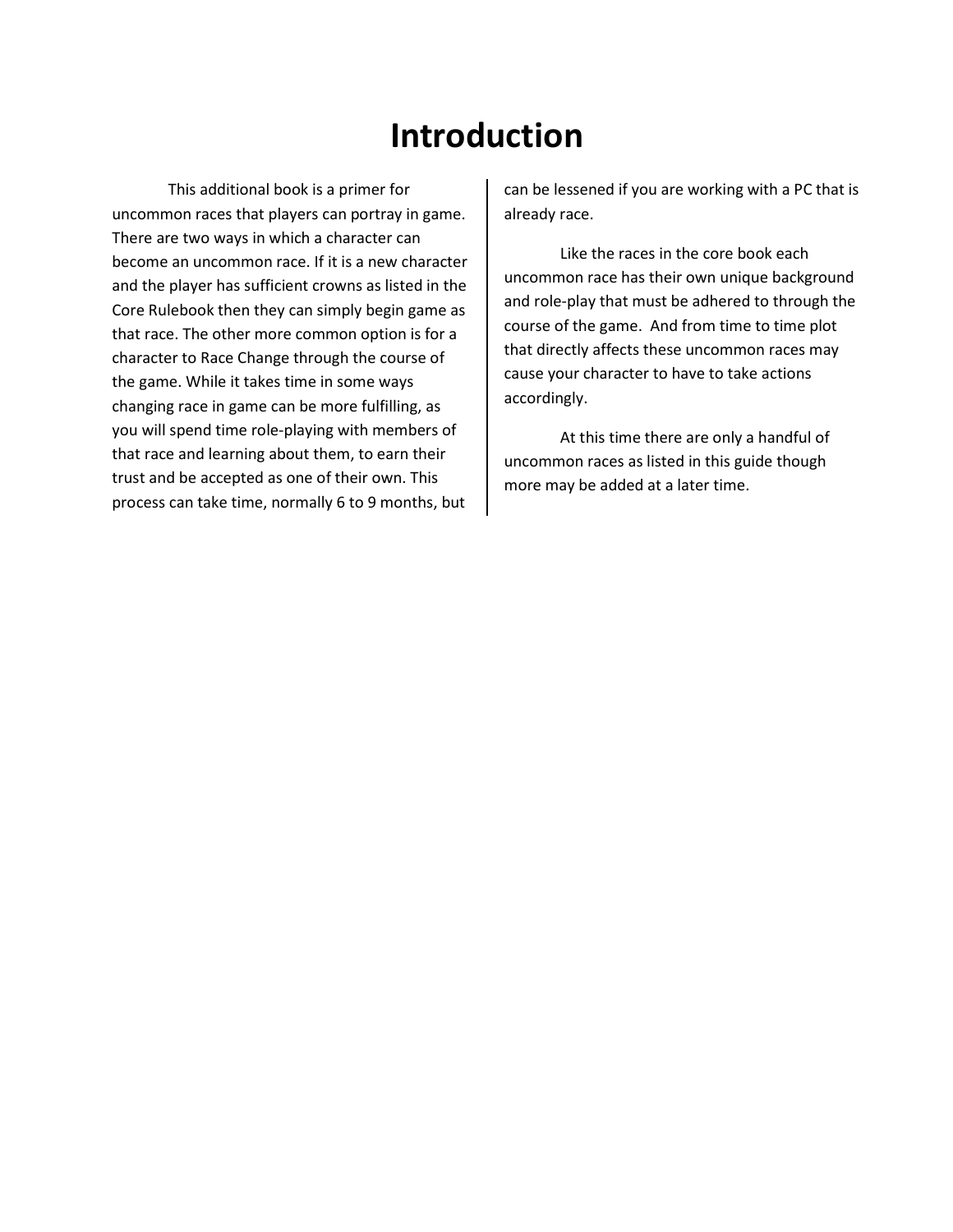# Elven Races

## Sea Elves

"Perhaps one of the greatest illusions ever played on sailors, the keenest of hunters of the sea would become known is mythical temptress's waiting to lead wary ships to their end"

#### Advantages:

- Breathe Liquid- The character can exist underwater without the need for air.
- Underwater Combat-The character is treated as though they had purchased the skill.

#### Disadvantages:

- Makeup-Pointed elf ears, and full blue face makeup.
- Waterborn- Your whole life has been that of an aquatic being, because of this you need the water to survive. You must spend 4 hours each day submerged in clean water.
- Vulnerable Wind-You suffer double negative effect/damage from Wind based attacks.

#### Roleplay

These once denizens of the Inner Plane came to the prime during the times of the Reality War as refugees seeking a new home. Like many races at one time these beings served as a slave race to the rulers of Water, the Tritons. They would inhabit the oceans and waterways for thousands of years before first contact with those of the Prime would ever be truly made. While deemed elves there seems to be no evidence that the blood lines ever crossed at any point in the past; however, their distinct features of pointed ears and facial structure make them dead ringers for true elves save for their skin color.

 This race is most commonly found living at the bottom of deep lakes and oceans, but can become adaptive enough to live on land for extended periods of time so long as there is water

nearby. Due to their affinity and movement in water perhaps Sea Elves are the truth behind stories of mermaids. By nature they are distrusting of outsiders, but are loyal to a fault once a bond has been made. In combat they often emulate the ferocity of a shark, making quick tireless strikes before taking down their prey.

 While it is uncommon for their kind to strike out on their own and leave their native homes and communities it does happen. When it does most commonly they are found in coastal areas are working on the deck of seaborne ships, keeping them close to their native element.

#### **Powers**

#### Land-legs

This power reflects the characters time spent living on the land and adjusting to the weight of gravity and the air. You only need to spend 1 hour submerged in clean water, instead of the normal 4 hours each day.

#### Triton Blood

You suffer none of the penalties for combating underwater, and gain the ability to Resist Elemental twice each day.

#### Spearmen

You have mastered the weapon of the seas, the Base damage of Spears and Polearms you wield in increased by 1 point.

#### Sea Guide\*

 This power allows the character to extend their racial Underwater Combat to five members of their group, for up to one hour or Module. This power can be used once each reset.

#### One with the Ocean

 Through the years your people have become one with the oceans, and as such they respect your race. You gain the Affinity Water ability.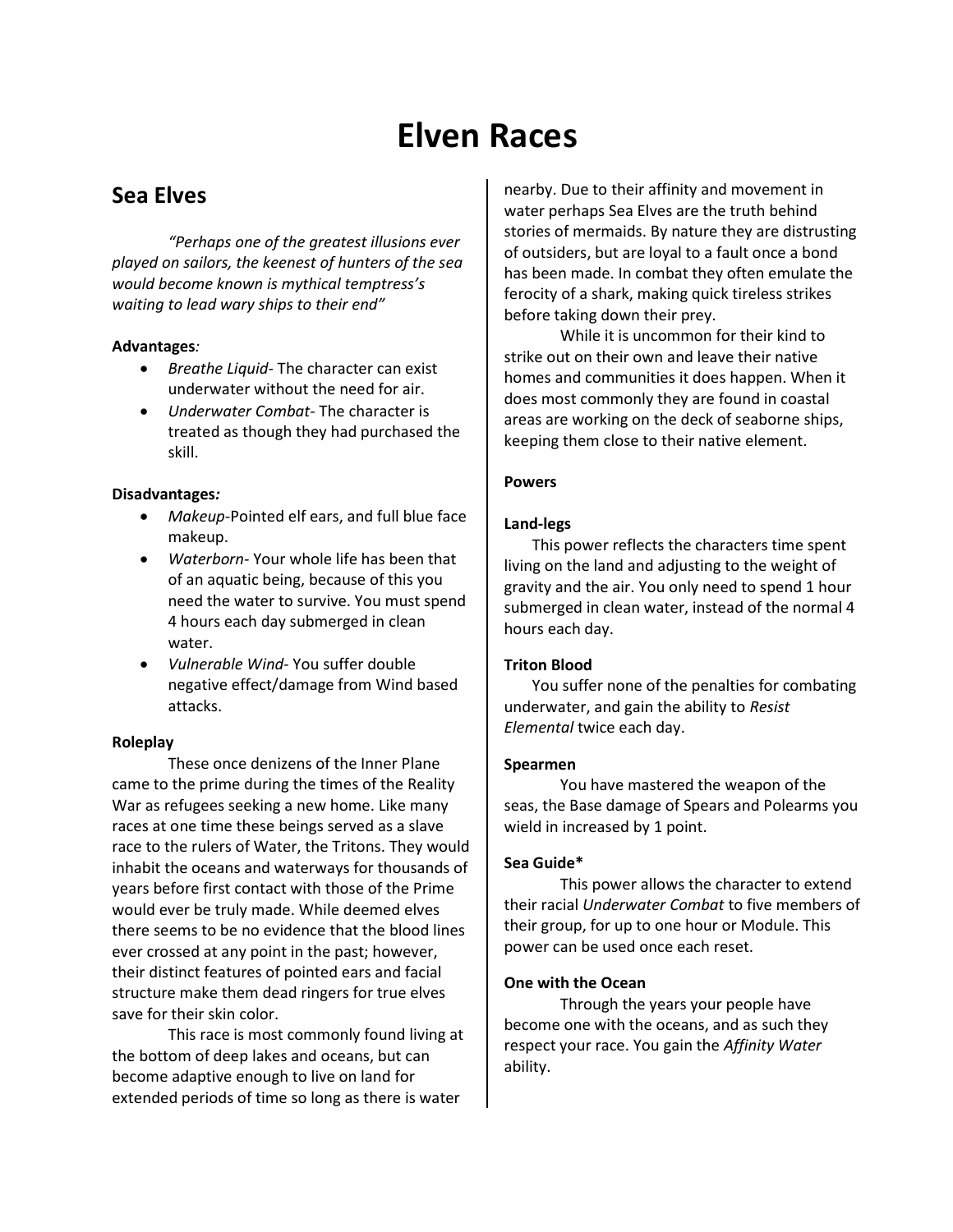## Forest Elves

 "A wise man once told me never tread in virgin wood,s for they only seem untouched to you, but their protectors are ever watchful."

#### Advantages:

- Resist Mind- Gains a free Resist Mind at 1st level, and an additional use for every 10 levels of their character. Additional can be purchased for 3 SP each.
- Natural Archer- Weapon Proficiency in Short Bow and Long Bow gained at 1st level in addition to the proficiencies granted by class.
- Woodlander- Receive a 1 SP discount on Knowledge (Nature) and Survival

#### Disadvantages:

- Makeup- Pointed Ears, and leaf or ivy pattern on the face and arms
- Cannot wear armor crafted of metal.

#### Roleplay

The race of Forest Elves or, Elvari as they call themselves, is the removed cousin of the High-Elves. While the exact timeline is unknown, it is believed that sometime during the third age a division of elves left the mountains of their homelands to seek a deeper connection with nature and the great forests.

Over generations of adaptation to the deep forests they began to change and become one with their new homes. And in time there nature and heritage would change as well. No longer would they build grand castles and Palisades but instead would use resources of the land to construct intricate living arrangements high in the forest tops.

Hailing from modern-day Trice they keep mostly to themselves, only traveling in very small groups to trade on the outskirts of the deep forest with settlers and merchants. They are not a reclusive race per se, but they feel most at home away from large cities deep in the woods where they can feel the call of nature.

#### Powers

#### Forest Haven

The forest accepts you as one of its own. All attempts to track you in wooded areas receive 5 negatives to Contested Rolls, and additionally, once each reset you can use Flee while in a wooded area.

#### Tree Born\*

 There is sap that runs in your veins allowing you to slow your metabolism briefly. Once each reset you can cast either the Ash or Oak spell, as "Natural Ash" or "Natural Oak".

#### Wild Blood

 Growing up in the wild for generations has changed how the elves act, they are savage and untamed. The character becomes Immune to Charms and Commands.

#### Wild Tongue

 The character can speak with natural nonaquatic animals as per Tongue of the Land.

#### Natural Fletcher

 This power allows the Character to create 2 special quivers each day that will expire at the end of the event if not used. These follow the rules for Quiver found in the Core Rulebook; and give a +5 Temporary Damage Bonus.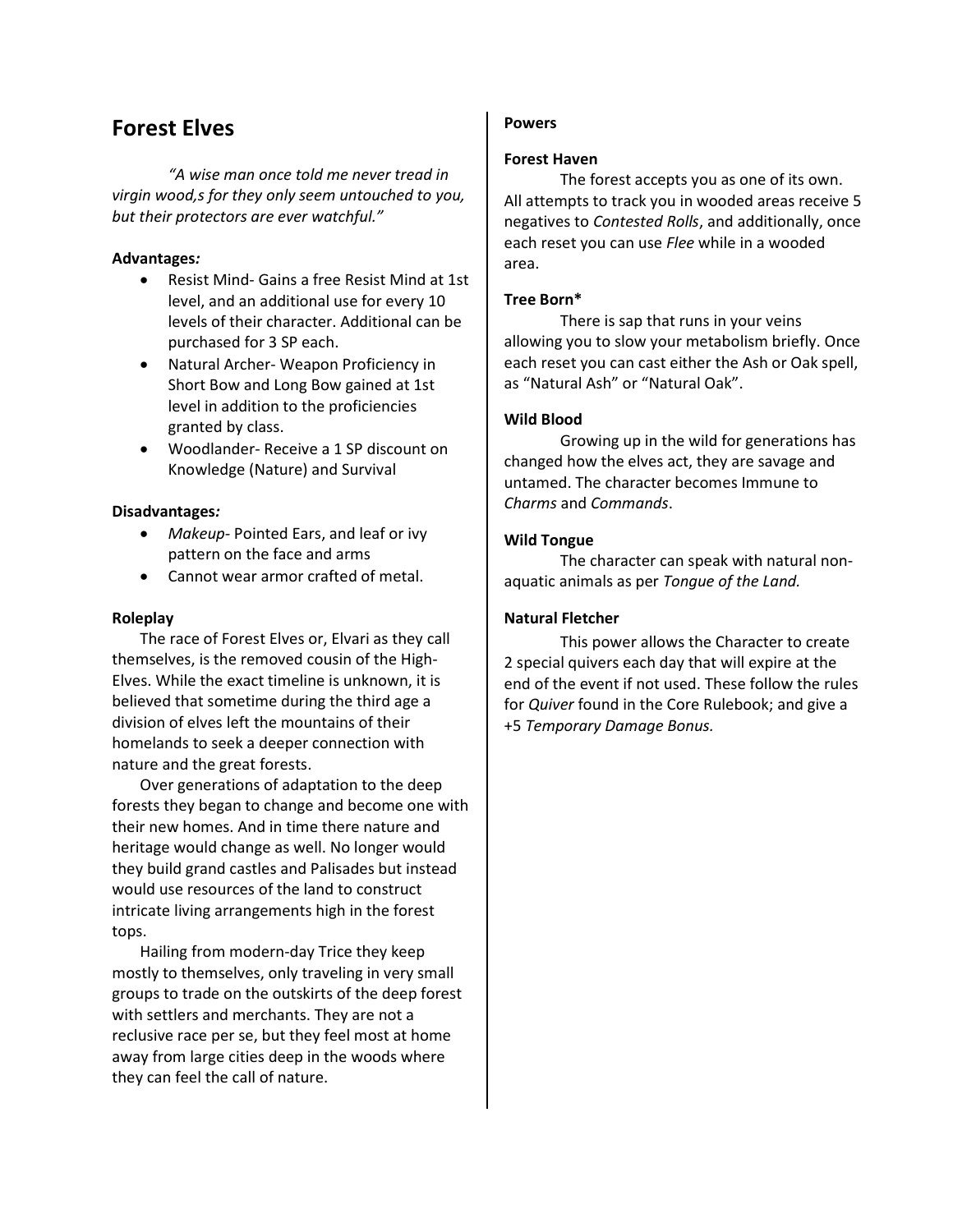## Desert Elves

 "Like a mirage these gold skin figures dance on the horizon and vanished just as quickly."

#### Advantages:

• Resist Mind- Gains a free Resist Mind at 1st level, and an additional use for every 10 levels of their character. Additional can be purchased for 3 SP each.

#### Disadvantage:

- Make-Up- Gold skin and pointed elf ears
- Vulnerable: Psionic

#### Roleplay

Until recent days little to none was known about this bizarre race that hid amongst the Cursed Desert of Drakken, only being seen at its edges trading with the Felis and other vagabonds. The Farihadi, are said to gain their name from a valiant leader who would break them free from their bondage and lead them into the deserts.

The race of desert elves began as a slave race created for the purpose of not only servitude but as a livestock for a twisted race of creatures from the Abyss known as the Illithari. For eons their masters would slowly draw power from those whose minds were awakened with *Psionic* potential, for their own nefarious means. It is believed that at some point earlier in the fourth age they had found a way to overthrow their captors and escape fleeing to the only place they hoped to never be found, the Cursed Desert. They would spend what seemed like forever lost wandering the desert wastes in search of water and shelter, and as their legend would tell it would be Farihadi who first was gifted and navigated them to safety.

In modern times while it is uncommon to find them outside of the deserts of their homeland, they do pop up from time to time. While they can be recluse and secretive with many races they

appear to share a common bond with the Felis, perhaps it is the shared upbringing of the desert.

#### Powers

#### Awakened Will

This power allows the character to purchase the Vistek Attunement, with access to Abilities up to rank 10; however, they do not have, nor do they earn favor for it unless they join the Vistek Society. After joining, they will earn phantom Favor until reaching 45, at which time they will begin to accrue Favor normally toward Master and Grand Master ranks.

#### Empowered Will

 This power allows the character to deliver Psionic abilities by voice instead of by packet; doing so doubles the Psionic Point cost of the abilities. Using the abilities this way has a call of "Voice<Target>Psionic <Effect>".

#### Sandwalker

 Due to a lifetime in the desert your body as adapted to traveling in the harsh condition. You are immune to the effects of Slow; as well you are not affected by movement penalties that are cause by Stone or Wind terrains.

#### Born Navigator

 You are capable of navigating between any two points on the same landmass with no outside assistance, so long as you are aware of the relative locations of your starting point in your ending point.

#### Mind Blank\*

Prerequisite: Awakened Will

 This power allows the character to completely shut their mind off from the outside world. This effect will last for five minutes when used, and grants the character the same protection as Mind Guard. Additionally their concentration cannot be broken, aside from becoming helpless. This Power can be used twice per reset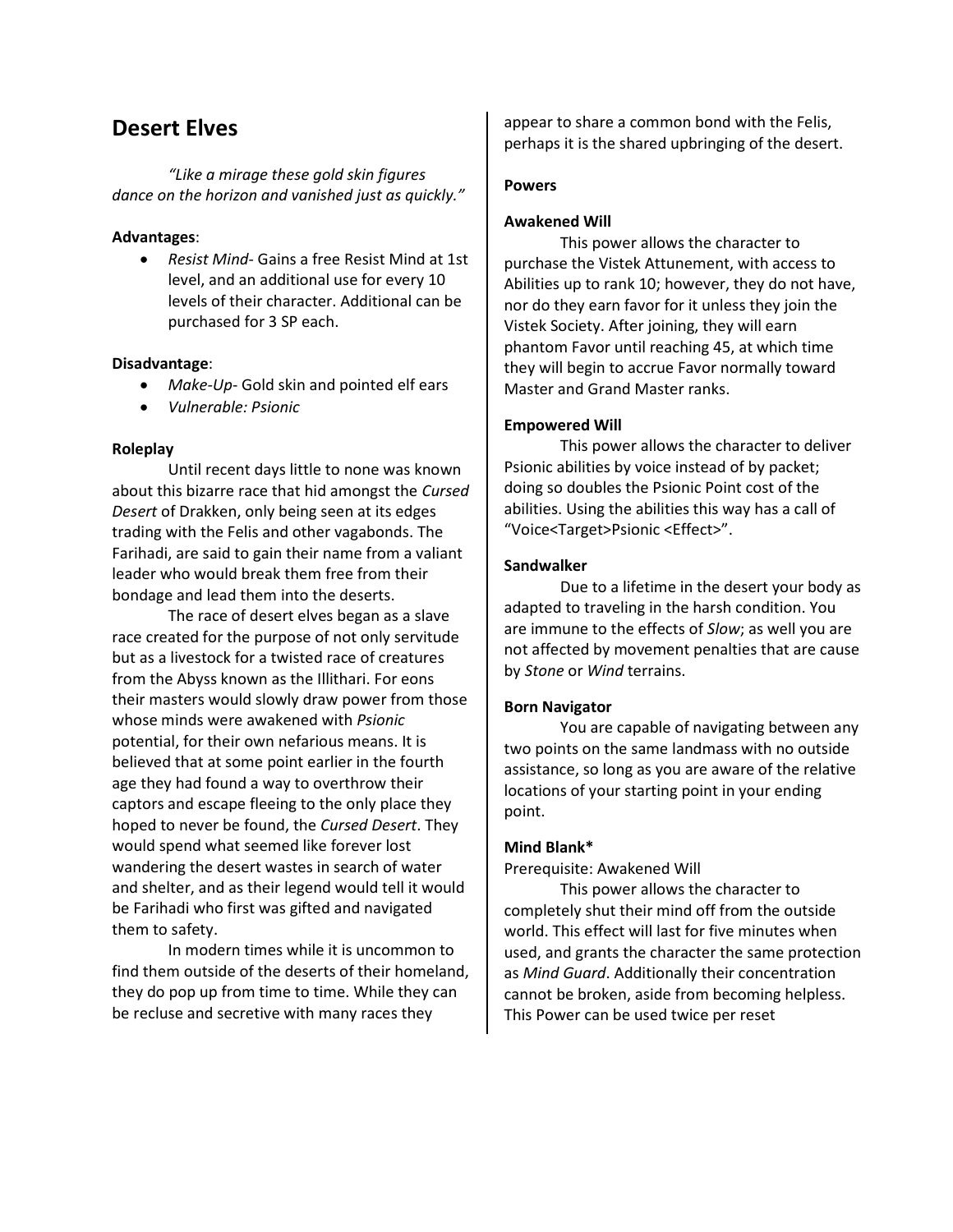# Dwarven Races

## Azur (Fire Dwarves)

 "If you were to bottle the fury of a bonfire you would still not capture the power and rage that sits in the eye of the Azur."

#### Advantages:

- Resist Toxin- Gains a free Resist Toxin at 1st level, and an additional one for every 10 levels of their character. Additional can be purchased for 4 SP each.
- Resist Elemental- Can purchase this Resist for 4SP, none are gained for free.

#### Disadvantages:

- Make Up- Must have a beard that is reds and oranges, as well as rune like markings on their face.
- Slave Race: Can be voice controlled by high end creatures of Fire
- Water Inept- Cannot use items that have the Water Property, nor cast Water damage if they have Spell Pool.
- Vulnerable Water
- Extra-Planar (Inner)

#### Roleplay

 The Azur are believed to be a descendant from the 4th age clans of the dwarves; forged anew by the lords of Fire, Efreeti. As the need for soldiers continued and as fire sought an upper hand in the never

ending war of the Inner Plane, they gave life to the Azur. While the lords could summon up powerful elementals to wage their war they needed battle commanders, and the Azur were the solution.

 Azurs stand out in appear and more so when they enter combat as their inner rage flares to the surface. Azur are quick to outbreaks of emotions of rage and fury, their passion is what makes them so fierce on the battlefield. They were bred for a single purpose and while some have broken free from the lords of fire, by blood they are battle berserkers. Passion is also a way of life,

for it is what keeps the Azur's inner blaze alive, they live their lives loud in all ways. In battle and in revelry they are bold. They are also bred to be honorable, and while passion driven they are extremely loyal to their cause and their word, perhaps they are not so different in that aspect from their cousins.

#### Powers

#### Inner Blaze\*

The character can use Arcane Gaze Berserk twice each reset.

#### Death Wish

Prerequisite: Inner Blaze

 When the character is affected by Berserk effects, which are generated by an enemy, the character instead becomes affected by the Battlerage effect.

#### Fire Brand

 The character gains the Carrier Attack Fire, this carrier can never be turned off and causes all weapons they wield to have the Fire flavor.

#### Ember Soul\*

 By focusing the fire from within they can cause their skin to become so hot that it will burn those that strike them. Twice each reset the character can use the ability "Elemental Aura Fire".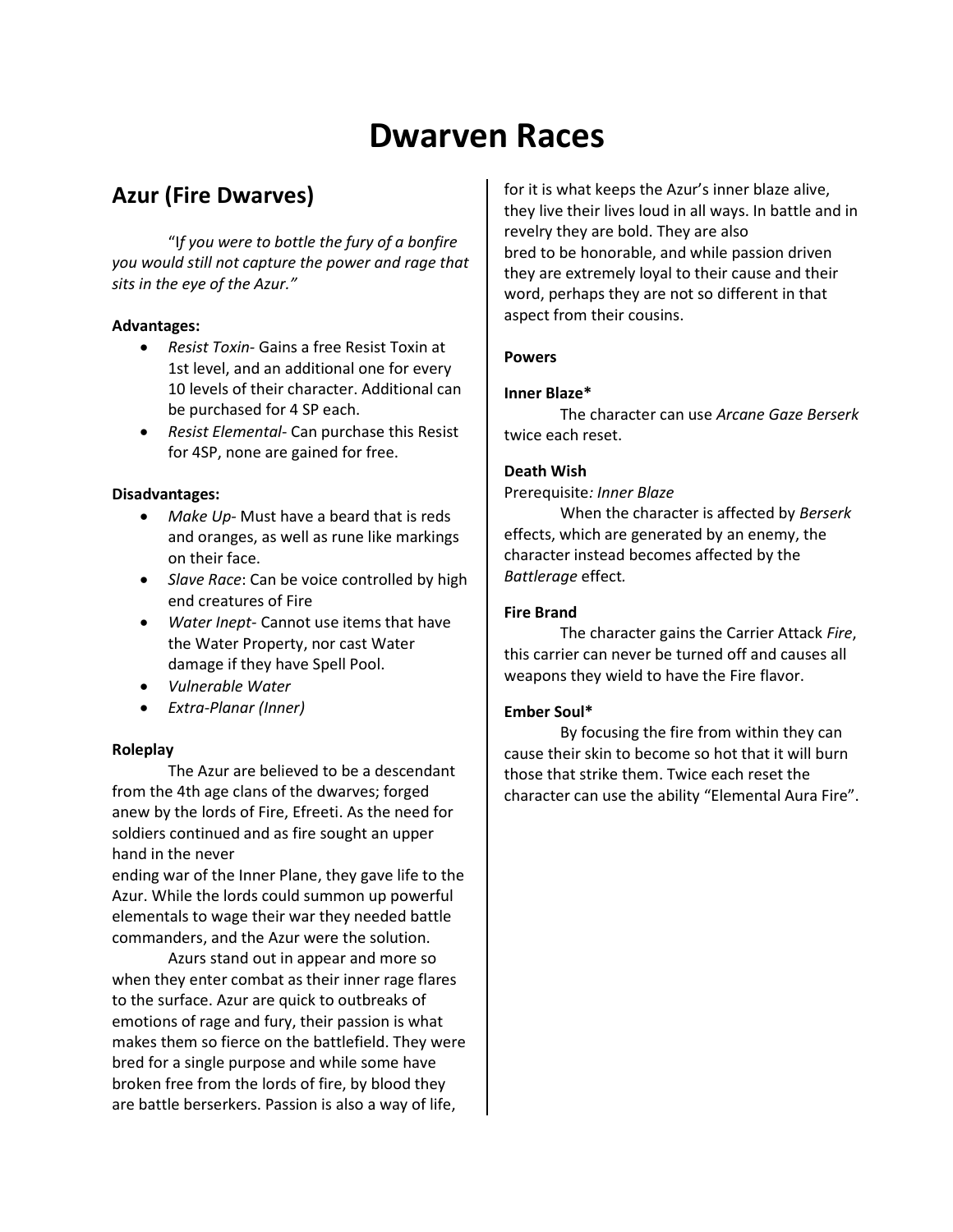## Ansel (Stone Dwarves)

 "Nothing is more lasting than the stone of a mountain, even when weathered and worn its presence can be dominating."

#### Advantages:

- Resist Toxin- Gains a free Resist Toxin at 1st level, and an additional one for every 10 levels of their character. Additional can be purchased for 4 SP each.
- Resist Elemental- Can purchase this Resist for 4SP, none are gained for free.

#### Disadvantages:

- Make Up: Grey skin and large beard
- Fire Inept- Cannot use items that have the Fire Property, nor cast Fire damage if they have Spell Pool.
- Vulnerable Fire
- Extra-Planar (Inner)

#### Roleplay

 Deep within the greatness of stone the Ansel were brought to life cut from the most rigid of materials. The lords of stone, the Gargoyles, gave life to the stone dwarves as a source of worker class within the plane. For ages the Ansel served the stone lords, as workers and as soldiers, but that would not last forever. After the great war of the planes many of the Ansel broke free from their masters and departed the Inner Plane to find a new home on the Prime. Through many generations they have evolved

and are no longer the simple tools of their masters, and while they are still weak to the call of the Stone lords they are for the most part free thinking.

 In the time of the 4th age the Ansel that made it to the Prime spent many years trying to find a new home, and in the end they found it in the northern reaches of Tesh at a desolate location that would in time become known as The Ansel Salt Mines. It is rumored that they settled her because the mines sit on top of a powerful rift to the Inner Plane and that the energy helped to support their existence. In the more recent times the Salt Mines have become known for a more terrifying reason; often times for a price the Ansel will take in prisoners to serve out a sentence deep in the mines. For a price they will put just about anyone in the mines no questions asked. All players that start as Ansel begin game from the Salt Mines.

#### Powers

#### Slow Metabolism

 The character is no longer affected by Contact Poisons and cannot be affected by Diseases that apply when a dead target is touched. However this also means they cannot benefit from Salves.

#### Stone Haven

With 10 minutes of concentration the character can meld into a stone surface, with all of their personal gear. While melded the character is almost undetectable, and is unaware of the world around them as they enter into a deep slumber. To wake from this state takes a full minute to emerge from the stone.

#### Salt Brother\*

Some Ansel have lived their lives on the Prime in a place in Tesh known as the Salt Mine. Those Ansel have adapted to the mixing of the planes and have become very abrasive allowing them to breathe a cloud of rigid salt. The character can throw "Natural 20 Stone" four times each reset.

#### Diamond Hide\*

 The Ansel can harden their skin instantly to ward off attacks. Once each reset the character can call "Stoneskin" as a defense.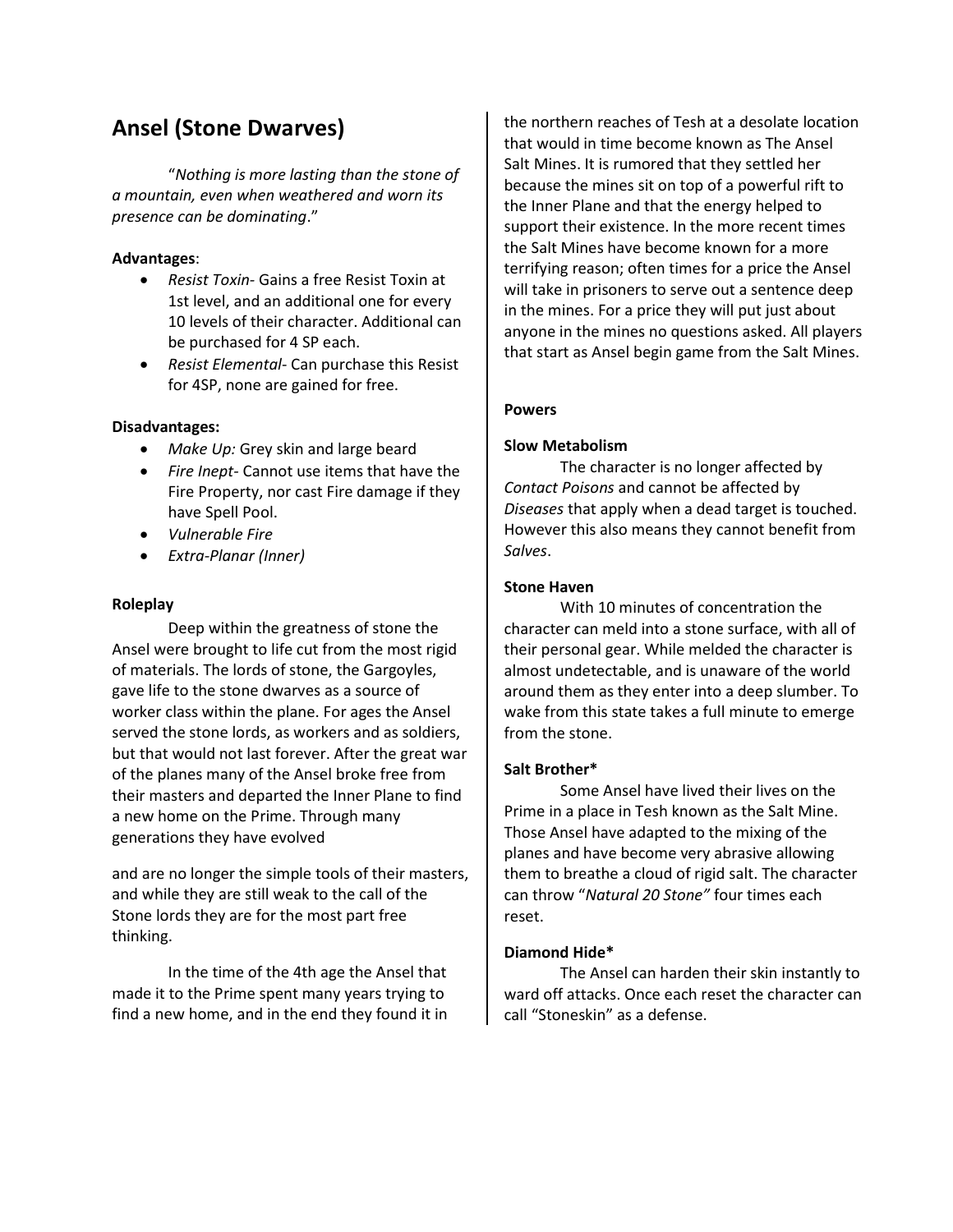# Fey Races

## Satyrs

"Revelry is the lifeblood of the fawn, be it in merriment and celebration or in the bloodshed of a battlefield."

#### Advantages:

• Battle Hardened- Immune to Fear effects (this does not make the character Immune to any damage or other effects that may also be part of the attack)

• Axe Focus- +1 base damage with Axes Disadvantages:

- Make up- Horns and furry lower legs
- Vulnerable: Iron
- Battle Fury- Cannot run from combat unless sorely outmatched

#### Roleplay

While the Fae Troll is the Shield, the Fawn is the Axe of the Fae Nation. A quickly incited rage of destruction let loose upon any who would take up arms against the Fae Nation. As the true force of battle for the Fae you hold little regard for policies and proper conduct, war is war and people will be slain.

 Many of the Nation see your race as being to brutal and violent for your own good. But what do they know; it is not their place on the front line of the battles, shedding blood slaying all that lie in your wake. They are to be pitied for they have never known the greatest of a victorious battle; they live their lives held in the little lives. But enough of war, there is more to lie than just war.

 There are Axes; one of life's most treasured of things. Axes are an everyday piece of life just as much as the close on your back, they are not only good for killing people and slaying monsters but they are the best choice for clearing land, building lodging, hunting, and of course KILLING PEOPLE. But there is also family, and the brotherhood of your comrades; there is a bond

with both that runs deeper than blood; these bonds are what makes you the warrior you are.

 Much like a fast burning candle the life of a Fawn is often short, even those that do not die on the battle or from long last wounds, often die long before their prime. They tend to live short lives no longer than 80 to 90 years at the oldest.

#### Powers

#### Axe Mastery

Grants the character an additional +1 base damage with Axes, however they are unable to use any other weapons.

#### Battle Commander\*

As the Axe they are also commanders in the field, and you above others have the knack for inspiration. Twice each reset they can use the ability "Natural War Cry".

#### Cloven Hooves\*

Your feet have pronounced cloves allowing you to really dig into the ground and pick up speed at a moment's notice. Grants the character the ability Flee twice each reset, and additionally allows the character to Flee into combat.

#### Death by Battle

You never back down from a fight, even if everyone else is retreating, dying in battle is better than running any day. Once each reset, this power can be activated to give the character +5 Permanent Weapon Damage and reduces Combat Slot Tier usage by 1 (to a minimum of 1) for up to 5 minutes or one Encounter. At the end of the Encounter, the character falls Dead and is Immune to Life effects.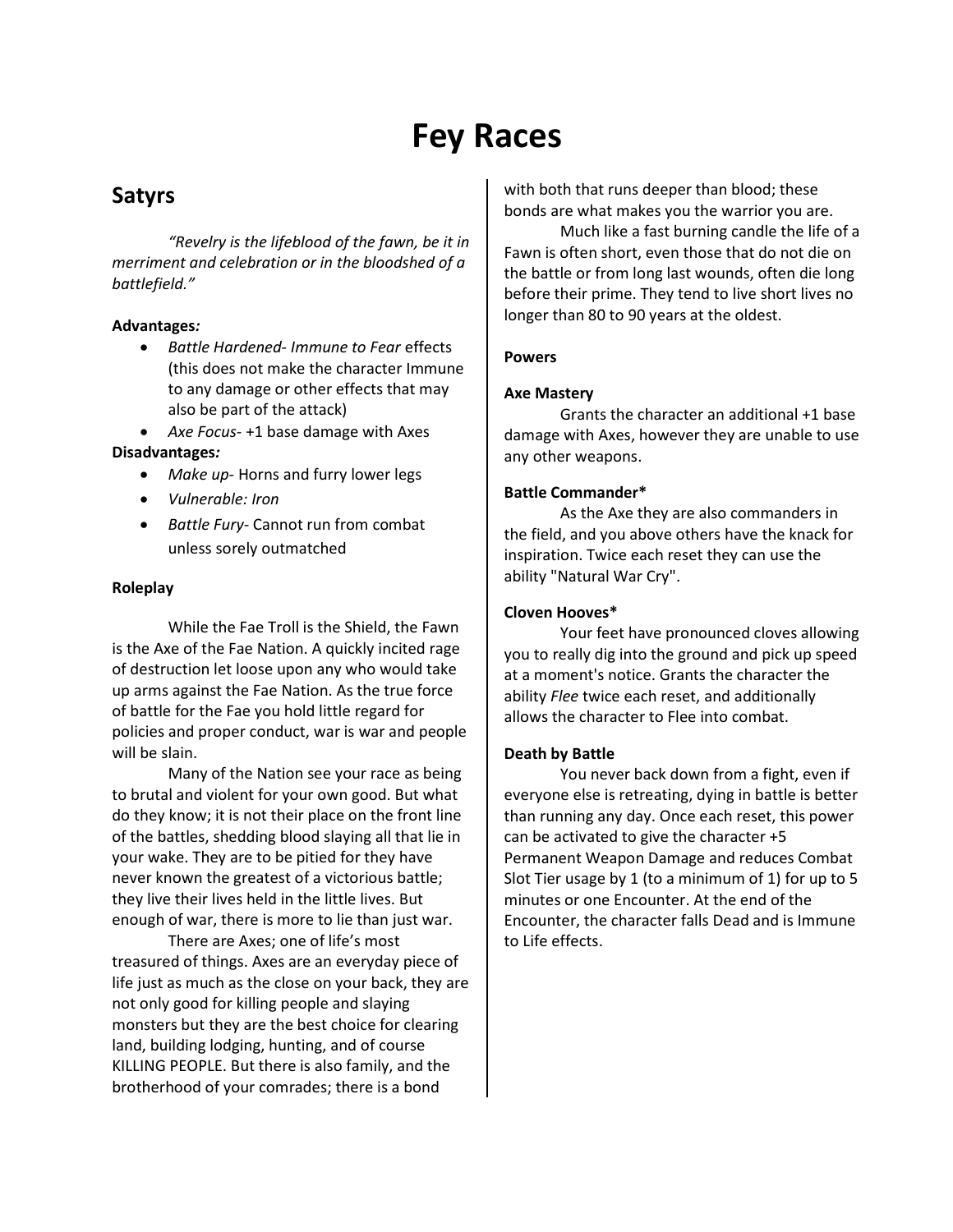### Shide

 "There is something cold about one whose gaze can pierce, almost as deeply as their harsh candor."

#### Advantages:

- Unshaken- Immune to Fear effects
- Gaze Charm- This follows normal racial ability gains and more can be purchased for 4 SP each, and is use with the call "Gaze Charm".

#### Disadvantages:

- Vulnerable Iron
- Make up- Brightly colored eyes, a "raccoon band" of bright colored makeup across the eyes.
- Characters cannot lie

#### Roleplay

Lordship, Nobility, Grace these are just a few words that can be used to descried the noblest lords of the Fae Kingdom. Upon high they sit by far the most serious of all the Fae, but this is a burden that comes with leadership. They are a strong and proud race, but they do not place themselves above their own people; in times of war they are the front of the battle and the last to leave.

 The kingdom of the Sidhe is broken up into many Houses; houses are like large genealogical families that all Sidhe are born into. These houses define the station of the Sidhe; they also are one of the most important parts of the Sidhe society. Great pride is taken in one's house, it is your family and the standard at which you are to be treated, as well as the standard for how you should treat others; for your action reflect on your house.

 The Sidhe are all born into a kind of nobility and from birth they are ingrained with certain morale values and codes. The most important is their loyalty to the Fae and their kin, they hold the utmost respect for each other and would never even consider being deceitful to each other. The thought of a Sidhe lying or distrusting another of his kin is absurd; for it is their honor that they draw their powers from.

 Sidhe like many of the Fae races have a moderate life span which helps their kingdom run smoothly, hard to have order when your leader dies every few likes like in Human lands. The Sidhe have been recorded to live up to the age of 300 years.

#### Powers

#### Bridled Wrath

You have mastered the art of not simply hypnotizing your foe, but how to unlock the madness within their mind. The character can now purchase "Arcane Gaze Fear" for 4 SP each.

#### Essence Born

As a full born Fae from the Essence you have been schooled in the use of Fae Gates, allowing you to open Fae Gates that you find. Can only be taken at 1st level. As well you are considered Extra-Planar (Essence).

#### Incorruptible\*

 Your candor for the truth manifests in your resistance to the alteration of such, as well as unwillingness to be swayed. Once each reset, you can Resist the following effects: Berserk, Charm, Command, Enslavement, Forget, and Shun.

#### Royal Blood

While all Sidhe are Fae, your blood line can be traced back to those royal Sidhe that have ruled in the past. Your Gaze Charm racial can be upgraded to Gaze Command for 2 SP each.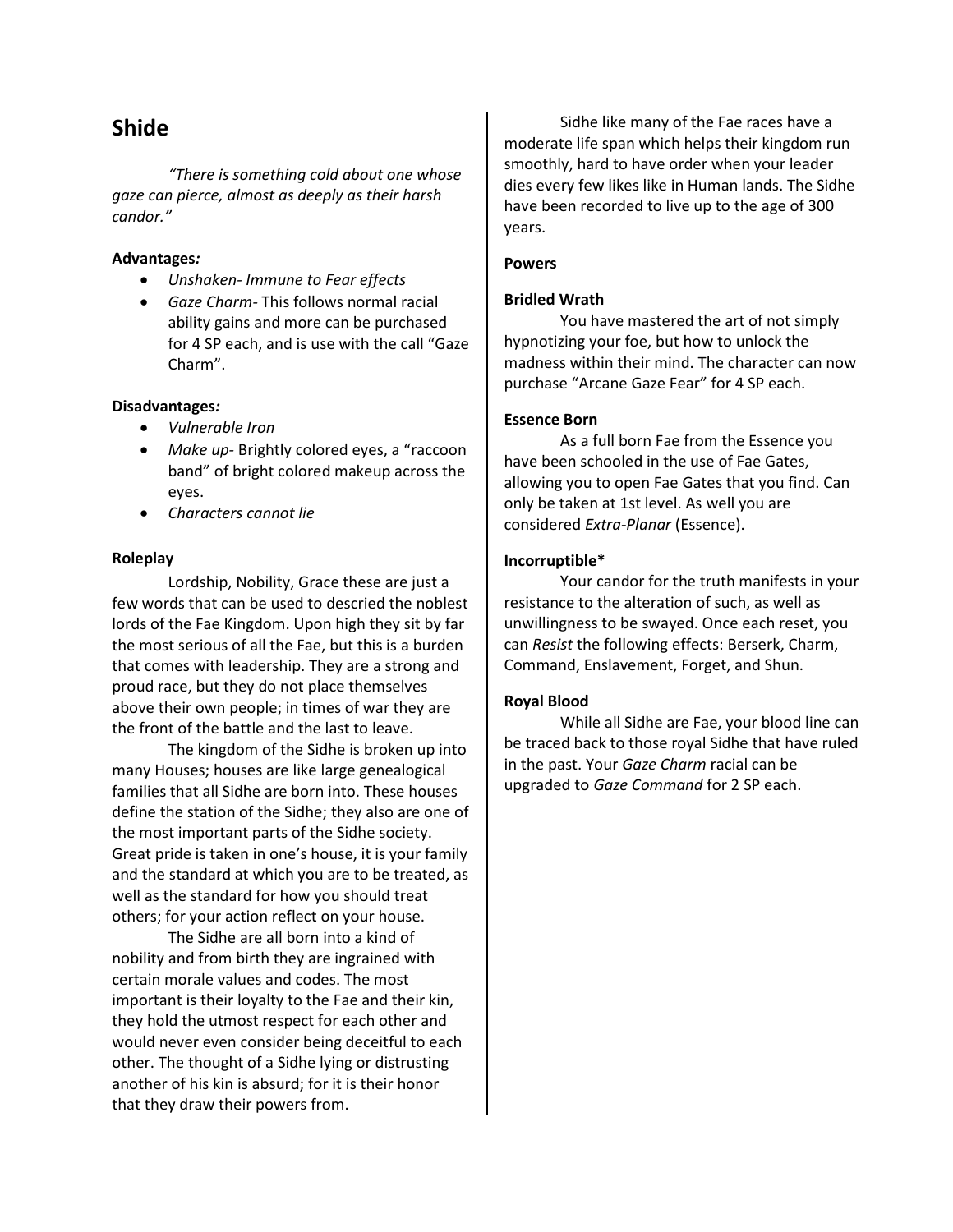## Sluagh

 "A white silhouette vanishing into the night, there is nothing that makes the blood run cold like the nightmare come to find you."

#### Advantages

- Ghost in the Night- Can purchase Hide, regardless of class, and if they already have Hide as a class skill they gain a once per reset Conceal instead.
- Boogey Man- Can purchase "Natural Fear" at 4 SP each

#### Disadvantages

- Make up- Pale/White Skin with black markings on their face
- Whisper- Cannot yell or shout, normally speaks in a whisper, though this is not in affect for casting spells or other attacks that must be heard by the target.
- Vulnerable Iron
- Extra-Planar (Essence)

#### Roleplay

Ah where to begin, by the Sluagh take the prize when it comes to mystery. Among the Fae kingdoms they are often seen as out casts though they are kin there is a side to the Sluagh that many other Fae shy away from. Very few still remain that know why the Sluagh have been put in a place of mistrust among the rest of the Fae but some elders might know the cause.

 On a whole Sluagh tend to be very reserved and quiet they tend to keep to themselves, many would say they share these traits with a psychotic degenerate; always scheming. This secretiveness has led them to be loaners never trusting many with their secrets or the ones that they have found. They are an inquisitive race, always seeking out hidden truth no matter what danger guards the answer.

 As for their ghostly appearance well; it is said that long ago when the world was still young that a group of Fae traveled deep into a forgotten tomb and were faced with a great horror. As to what the horror was no one knows, but it whatever it was struck deep into their spirits and pulled away a part of them leaving behind only a frail ghost like mortal shell. They made way back into the world and hide away from the Fae unsure of what would happen to them, once several generation had pasted they returned to the kingdom; with mild fear. Now this is of course a story, who knows if it's true.

 Sluagh have a moderate life span and can live up to 150 years.

#### Powers

#### Cloak\*

This allows the character to use the Conceal skill once each reset at no cost.

#### Fear Eater

The character becomes Immune to all Fear effects (including Horrify), as well they are healed 10 Body Points whenever they are struck by a Fear effect they did not generate.

#### Horrific Visage\*

The character can take on the appearance of truly horrific things; this grants them the Effect Carrier Fear for 5 minutes or one Encounter.

#### Nightmare\*

You are the thing that bumps in the night and creeps in the darkness almost unseen, but sometimes you are noticed and you leave an impression on them. The character becomes Immune to Nightmare (this does not make the character Immune to any damage or other effects that may also be part of the attack), and twice each reset you can use the ability; "Arcane Aura Fear" when struck by a melee attack.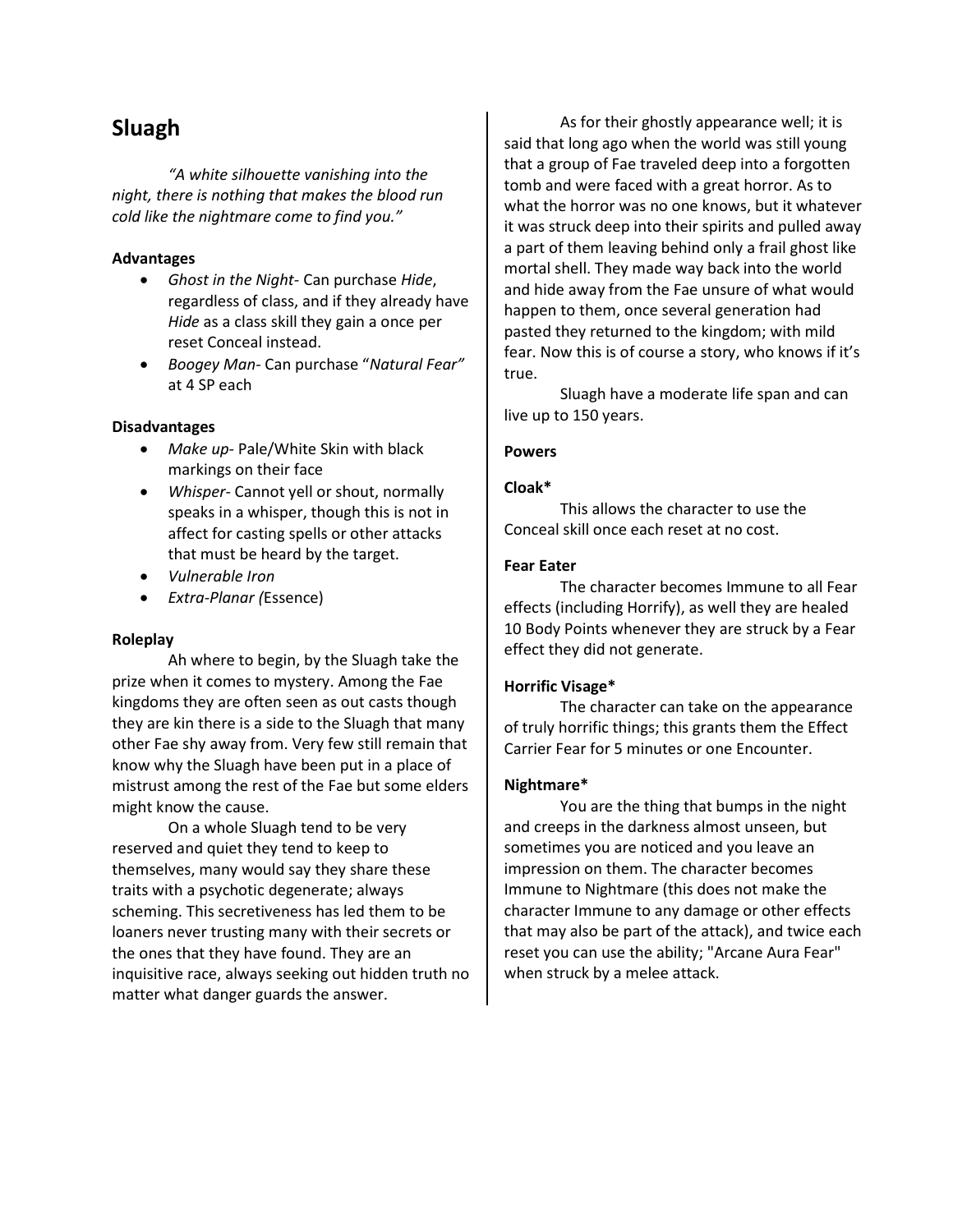# Savage Races

## Lizardmen

 "Keen of mind and ferocious in action, all should be wary of the brethren of the swamps."

#### Advantages

- Amphibious- While they do not spend their entire lives submerged, they have adapted to the water and can breathe water and air freely.
- Water Adapted-Receive a 2 SP discount on Underwater Combat
- **•** Affinity Reptiles-Reptile creatures see them only as threats if they are hunting them, and oftentimes will aid them

#### Disadvantages

- Vulnerable Water
- Make up- Green with scales

#### Roleplay

 Lizardmen much like the other savage races are a Tribal or Shamanic Race, often led by the eldest shaman. Their way of life is very strict and lawful; do not take this to mean that they are of good will. When orders are given they are always followed, if not out of loyalty then out of fear. The Lizardmen share the swamps and riverbanks with the few that live there, and they hold great ill will for any outsider who should trespass upon their territory.

 Lizardmen are fairly hearty race, they live in primitive and harsh conditions; the swamp is not the easiest place to survive. They tend to live to the upper age of 50 years, though a few Elders have lived longer. In many ways those outside the culture would no doubted see them as simple and savage; however, there is much more to their kind. Lizardmen are Draken creatures, which are one of the few remaining bloodlines that can trace their roots back to the ancient dragons that once roamed the world. While their history is not

written down in libraries it is passed along through stories and traditions. To be the descendant of such a creation is something that should carry a great honor.

 The Lizardmen have also developed a special bond with the denizens of their homelands, since they still have a very primal and animalistic air to them creatures like crocodiles, alligators, and snakes will often not find them a threat.

#### Powers

#### Acid Spittle\*

The glands in your throat have overdeveloped and now fill with a strong toxin. The character can now use the ability "Natural 20 Acid" 3 times each reset.

#### Anti-Venom

Living off the land and surviving in unconventional places has caused you to develop a strong constitution. The character can now purchase Resist Toxin for 4 SP each.

#### Bog Born

You have adapted to survival in the murky waters of swamps and bogs. When you are in Marshy terrain and in water you can Hide on a 10 counted action.

#### Raptor

 Your claws harden and extend making them deadly weapons. You gain Short Claws that can be used as weapons.

#### Reptile Mastery

Not only do they not see you as an enemy but they easily succumb to your will. If not in combat at the time you can use speech and body language to affect a reptile, almost mesmerizing it. You can then get the creature to perform helpful acts outside of combat.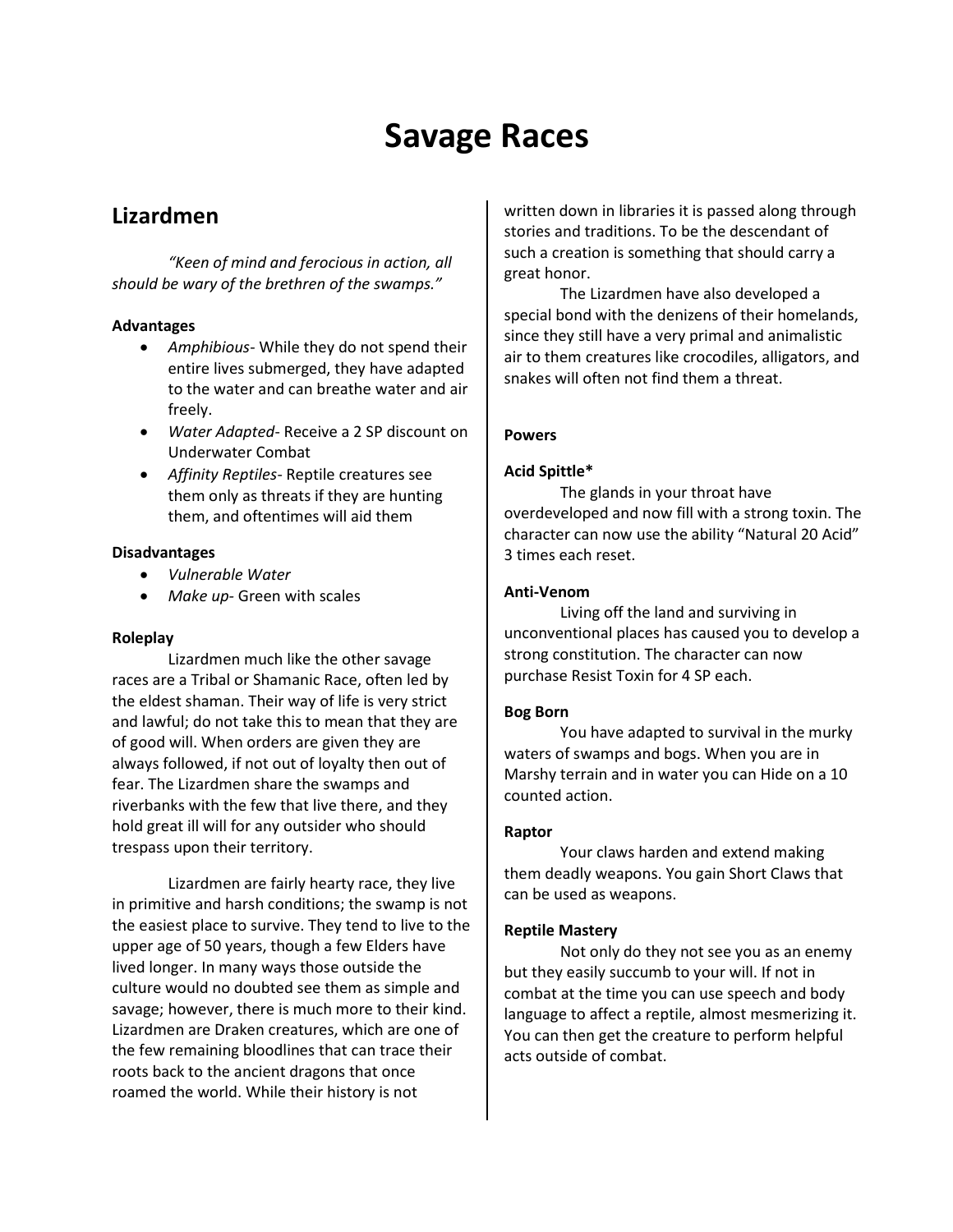## Goblin

"Haphazardly cantankerous does not even begin to describe the creative mischief had at the hands of diligent fingers."

#### Advantages

- Nimble- Deals +2 Base Damage with thrown weapons, not bows or Guns.
- Tinker- 1 SP discount on Engineering

#### Disadvantages

- Make up- Green Skin and Pointed Ears
- Slow- Double cost for Read/Write Skills
- Weak- (-1) Damage with melee weapons and bows
- Magical Limits- Goblins are capped at Level 6 Spells

#### Roleplay

The race most notorious for making trouble across the plane, though only minor bothers they can still be aggravating. The race on a whole is primitive and of low intelligence, though they seem to possess a great cunning and ability to adapt to their environment. It is this great cunning that can make a pack of goblins as deadly a foe as any.

 Goblins are a Tribal race that tends to be led by the eldest shaman, and of course their Ogres. Among every tribe of goblins you will find an Ogre that has taken up residence with them, as their guardian. It is unclear the relationship between the Goblins and Ogres but they seem to have a spiritual bond between them; perhaps the tales of the great curse are true.

 Goblins have a fairly weak physique making them poor at hand to hand combat but what they lack in the strength they make up for in dexterity, making them deadly with throw weapons; which seems to be their primary form of combat. They also create clever traps to slow their foes down, before pelting them with rocks.

 Goblins tend to have a short lifespan only reaching the maximum age of 60 years. Now many do not reach this age, whether this is due to harsh life style or what other reason is not known.

#### Powers

#### Blind Luck\*

You receive a +1 Bonus on Contested Rolls when using *Disable Device* on traps and locks. Additionally, once each reset you can make a reroll on a failed Disable Device Contested Roll.

#### Evade\*

Being small and nimble you have a knack for getting out of the way. This allows the character to negate any attack with a numerical damage as part of the call, excluding attacks with the Massive or Surprise Modifiers. This Power can be used twice each reset.

#### Goblin Baker

You have mastered the goblin secrets of making hardtack, bread that will keep you full all day with just one loaf. Problem is they are only good for the first day after they are made after that they become harder than rocks, making them great for killing people. Each reset you can make a dozen loaves of hardtack; these are thrown weapons with a Base Damage of 4 and are once ever items.

#### Sapper

 You can move an armed trap up to twenty (20) steps, instead of the normal 5 feet, before it will go off; though you must stay in contact with the trap the entire time.

#### Shaman

You were born without the normal goblin limit, allowing you to cast up to 9th level spells.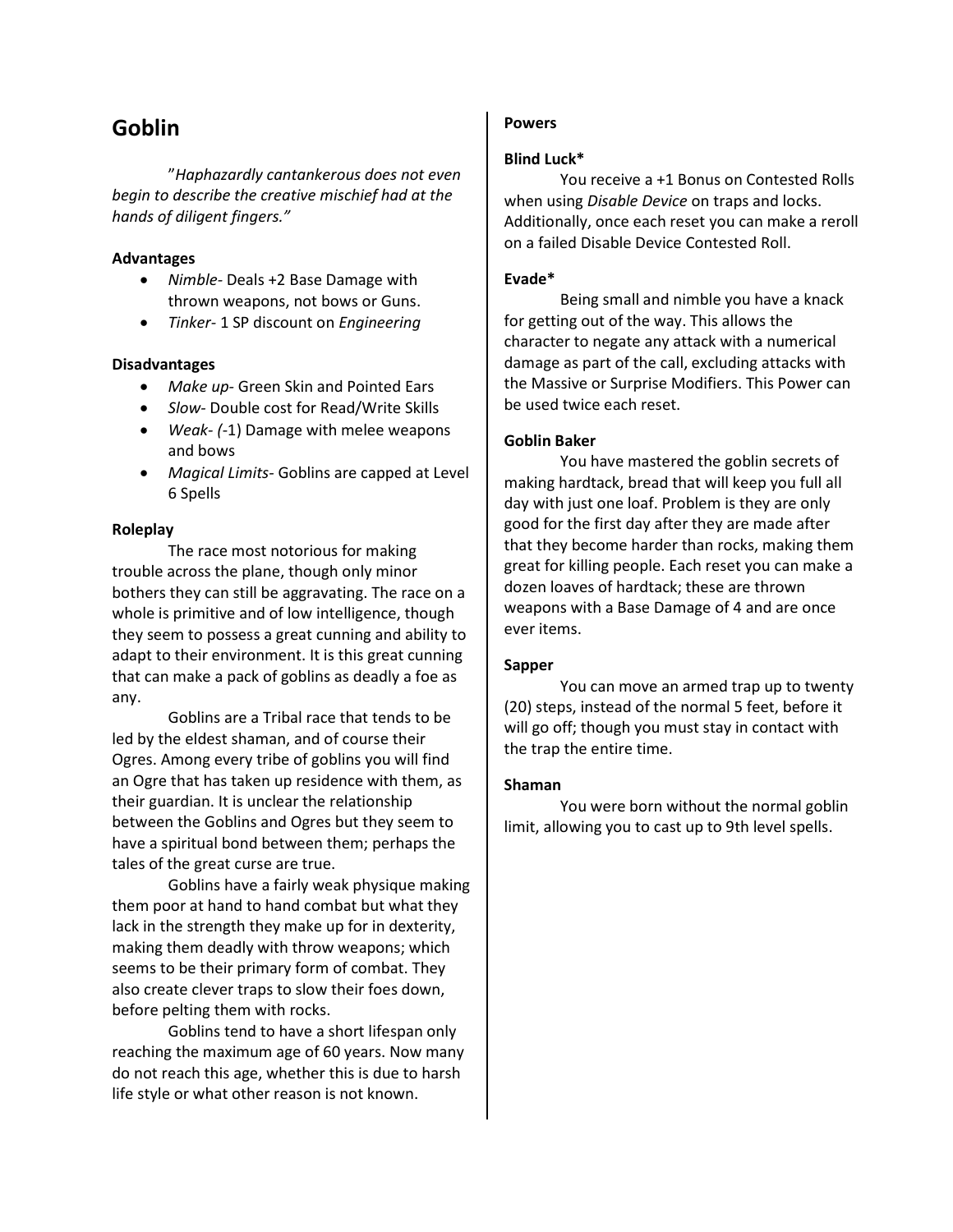## **Ogre**

 "What some might mistake for a lumbering oaf, are often awestruck with the simple kindness of a gentle giant."

#### Advantages

• Strong- Begin game with +1 Strength and can purchase a second +1 (+2 Total) for 15 Sp.

#### Disadvantages

- Slow Wit- 1 SP increased cost on all Read/Write and Knowledge Skills
- Make up- Yellow skin with horns
- Clumsy- Cannot purchase fine manipulation skills like Disable, Chemistry, or Engineering

#### Roleplay

Ah the simple life of the gentle titan, or so one might think; what really goes on in the head of the oversized brutes may never be known. Ogres by breed are not smart, there are tales that long ago a powerful curse was placed upon the race of Lumina and the Ogres were created, but only kept their physical traits. Now whether this is true or tale we may never know. Ogres have a large range of temperaments vary from Stupid amiable, to Stupid mean and nasty.

 They are highly protective of whatever territory they consider "theirs", and actual ownership is not a question. Ogres are Tribal, but very seldom live with other Ogres, but most commonly with Goblins, this trait is linked back to the cruse rumor. They tend to protect the goblins that they live with as though they were a flock of sheep.

 Their tribal nature shows itself rarely when it comes to their own race, though their tribal link most definitely present on a spiritual level. Upon the heavens there is a star that they Ogres have called the Great Eye, though outsiders have never learned why, that seems to call them together. As

the Great Eye rises Ogres around the world seem to vanish, as they travel to a scared place where they convene for weeks at a time. It is unknown what happens at these great gatherings or where they take place, only the simple beasts know that.

 Ogres while being a hearty beast seem to have an abnormal life spam and no one knows why, they never really show any signs of aging and it is hard to tell their true age, since they reach maturity in less than 1 year. The Ogres that have actually been tracked seem to only live for as many as 24 years, though this number has only been at best estimated.

#### Powers

#### Behemoth

You are so large that you can purchase an additional +1 Strength, for a total of +3 Strength, for an additional 20SP; additionally for the purpose of Feats of Strength your base strength is always doubled.

#### Ogre Wit

Ogres by breed are not very bright, but you make them look like tacks. You are so slow that you could almost be caught by surprise while looking at the attacker. Any trap or puzzle that you come within 5 feet and that you can see immediately is set off or fails, whichever is worse; you just like to push the button. On the upside you are not affected by Enchantment spells, or any effects that are specific to that School.

#### Pea-Brain

As a creature almost as simple as it gets, your mind works in ways that others can't comprehend. They can communicate with rocks, plants, and simple animals.

#### Smasher\*

You know how to throw your weight around to say the least. You can now use the Massive Modifier four times each reset with melee or thrown weapons.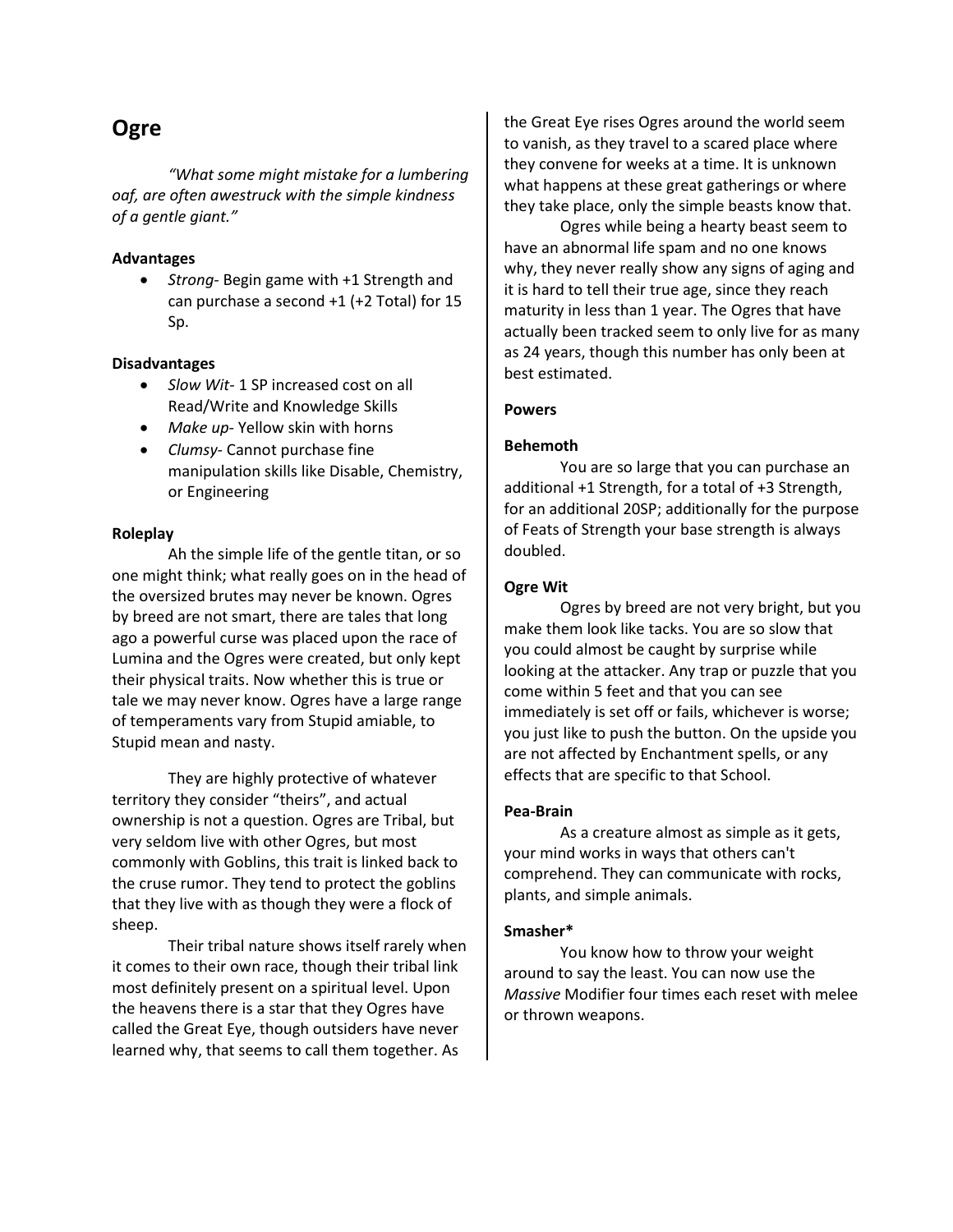# Other Races

## Barrows (The Gaunt Men)

 "From the shores of the shattered lands these few have made a home in the waterless sea."

#### Advantages

- Resist Psionics- Resist attacks with the "Psionic" tag; Gains 1 free Resist Psionics at 1st level, and an additional one for every 10 levels of their character. Additional can be purchased for 2 SP each.
- Hardened Mind- Immune to Detect Thoughts and Empathic Thoughts.

#### Disadvantages

- Extra-Planar (Abyss)
- Make-Up of darken eyes, black make up filling in the area of the eye socket.

#### Roleplay

 The Barrows are the most normal if you will of the humanoid races that come from the Astral Sea. Rarely do they wander from its shores, as the knowledge of a world beyond theirs is all but a new thought. In appearance they are very similar to humans, though their skin is leathery and gaunt and they have large black eyes. While only a few are Psionically active, they all possess strong Psionic powers.

 The history of the Barrows is not clear, as only in recent days has the Astral Sea become a place that those of the Prime are aware of. It is rumored that the Abyss is a place inhabited by the most bizarre of creatures, those that simple explanation just won't cover. The Barrows are often very accomplished in the ways of the sea, as their home world is much like a waterless ocean that must be navigated to reach land masses. The Barrows were first known of early in the 4th age, many a report of ghost ships on the high seas. Like pirates they would raid vessels and then almost vanish into the night. While the land bound would cast these off as ghost stories of drunken sailors as never had such a manmade port on the Prime. So

how could they be real if they never made port in all these years.

#### Powers

#### Abyssal Hunter

While some live their existence out in peace you have devoted your life to hunting of the deep beasts. The character gains Favored Enemy: Abominations. Additionally they gain a +3 Bonus on Contested Rolls when Tracking such creatures.

#### Awakened Will

(Prerequisite- Character Level 10+, cannot have Psionic Burst)

 This power allows the character to purchase the Vistek Attunement, with abilities up to rank 10; however, they do not have, nor do they earn favor for it unless they join the Vistek Society. After joining, they will earn phantom Favor until reaching 45, at which time they will begin to accrue Favor normally toward Master and Grand Master ranks. This is exclusive to the Psionic Burst power.

#### Harden Will

Through extensive focus you have learned to guard your mind from attacks. This changes their "Resist Psionics" ability into "Resist Mind".

#### Mind Blank\*

(Prerequisite- Harden Will)

 This power allows the character to completely shut their minds off to the outside world. This effect will last for 5 minutes when used, and grants the character the same protection as Mind Guard and their concentration cannot be broken, save for becoming Helpless. This power can be used twice per reset.

#### Psionic Burst

(Cannot have Awakened Will)

 The character can use the ability "Arcane Psionic 10 Body" 2 times each reset, and one additional time for every 10 character levels they possess. This is exclusive to the Awakened Will power.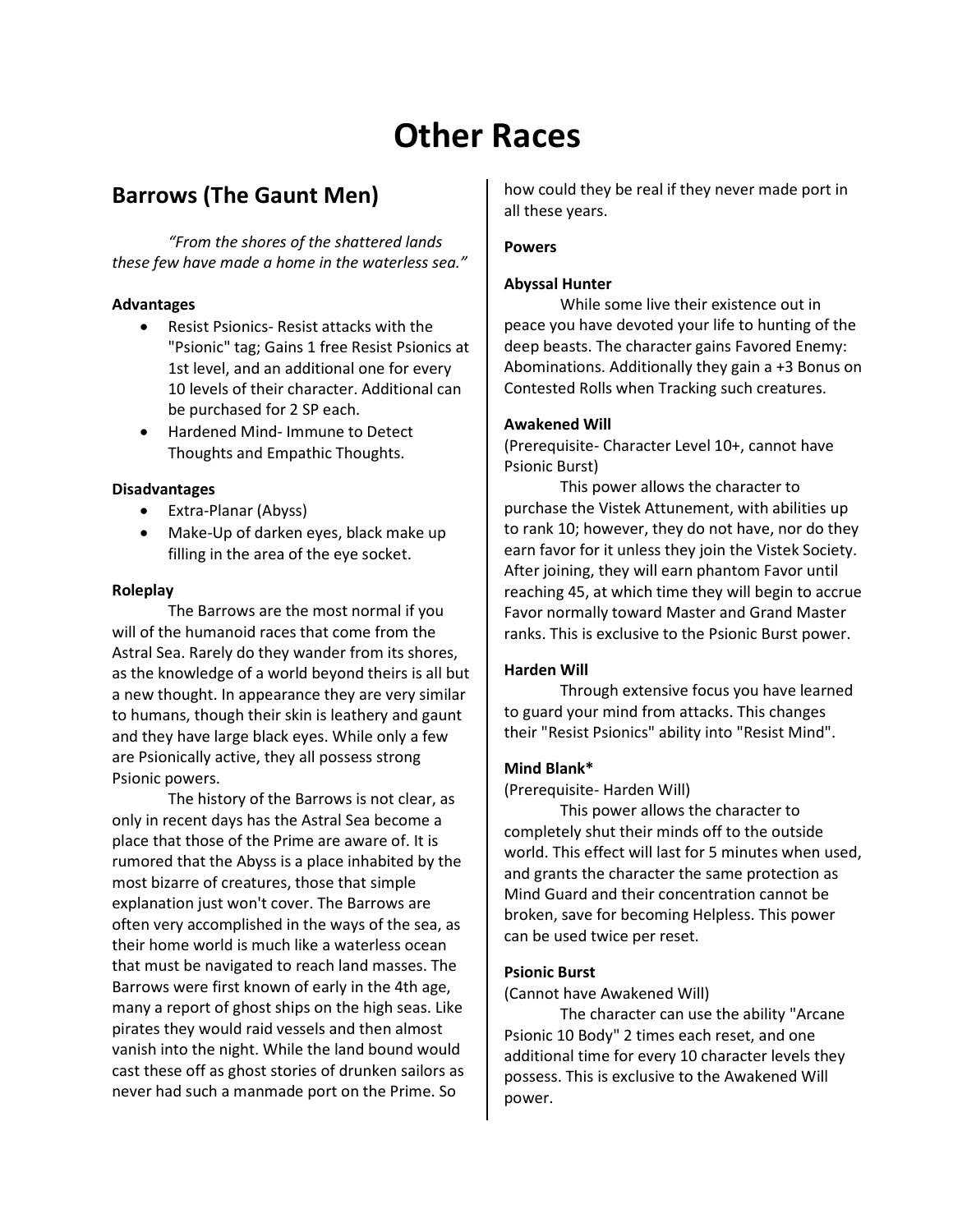#### Walker of the Sea

In the Abyss you are able to move yourself slowly between land masses; and with Knowledge (Nautical) you are able to navigate using Abyssal ships.